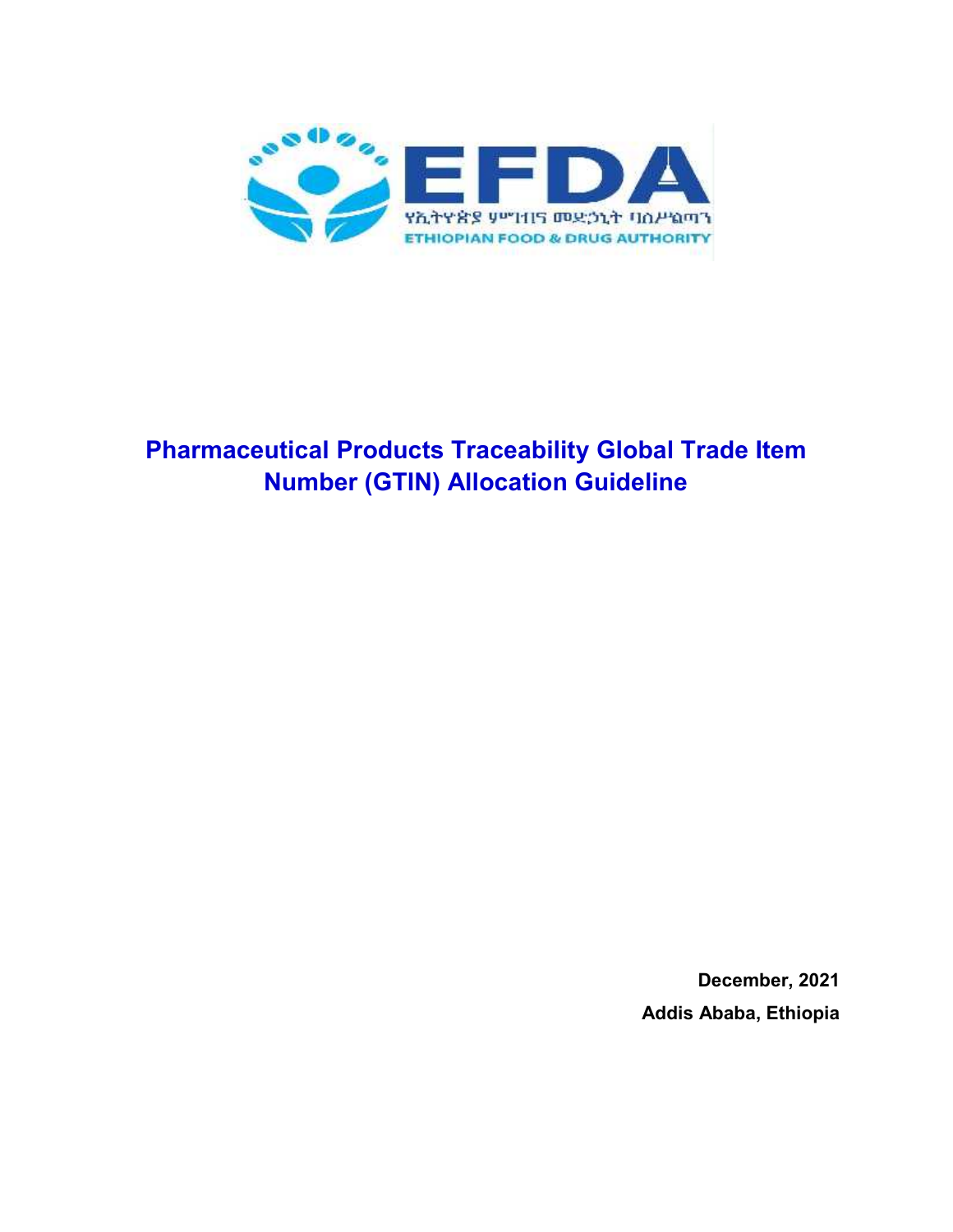## **Foreword**

Pharmaceutical products are key components of healthcare. Infiltration of ineffective, poor quality and harmful pharmaceuticals into the supply chain affects lives of individuals and the community as well as the healthcare system. Furthermore, lack of supply chain inefficiencies and end-to-end visibility are also important challenges. This drives the need to use global standards.

Traceability systems established according to the global systems of standards can ensure the integrity and improve the efficiency of the supply chain. To successfully trace and track pharmaceutical products, it is necessary to have a robust system, governance and data management. The uses of global unique identification keys to products are foundational. Global Trade Item Number (GTIN) is the globally unique GS1 identification key used to identify pharmaceutical products as well as their different level packaging configurations.

Therefore, It gives me great pleasure to introduce the Pharmaceutical Products Global Trade Item Number Allocation Guideline. I hope that the guideline will serve as a useful guide to manufacturers to manage and allocate GTINs to their pharmaceutical products.

EFDA would like to appreciate and thank all development partners and individuals who have extended their helping hands in the preparation of this valuable document. I also would like to thank the National Traceability Steering Committee and Technical Working Group members and other participants from different governmental and private sectors for their valuable contribution during the preparation of the guideline.

Finally, I would like to take this opportunity to acknowledge and express my appreciation to the United States Agency for International Development (USAID)/Digital Health Activity (DHA) for the financial and technical support in the preparation of this guideline. I call upon health professionals and interested parties to continue their usual support in reviewing the guideline and forwarding feedback to the Authority.

Heran Gerba

Director General, EFDA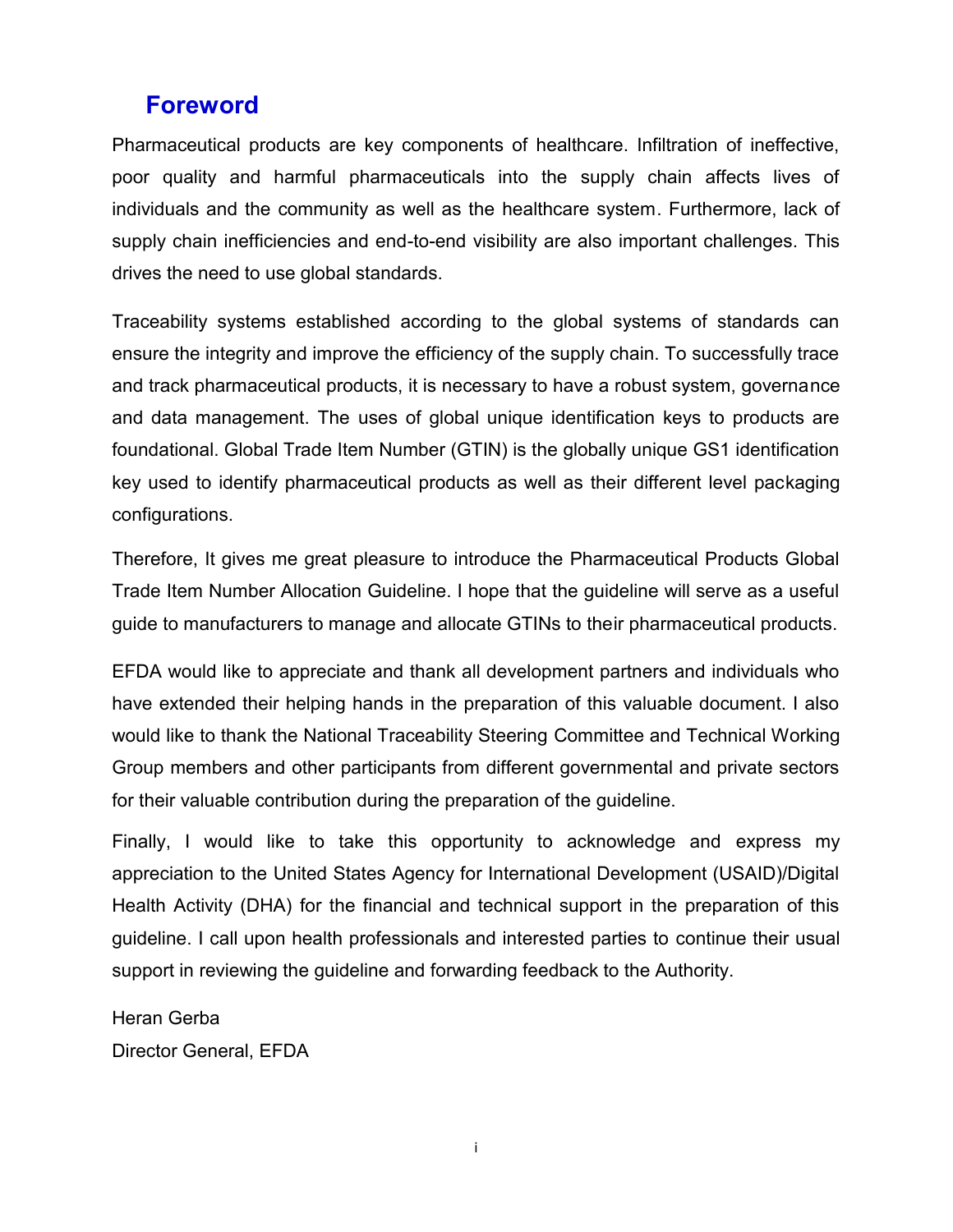# **Acknowledgements**

The Ethiopian Food and Drug Authority (EFDA) would like to acknowledge and express its appreciation to the USAID/DHA for the financial and technical support provided in preparing the GTIN allocation Guideline.

The Authority would also like to thank the members of the National Traceability Steering Committee (NSC) and Technical Working Group (TWG) for their commitment and contribution in developing this guideline. Last but not least, the Authority would like to give special acknowledgments to those who were involved in the preparation of the guideline, for their invaluable contributions in scrutinizing and seeing it through to completion.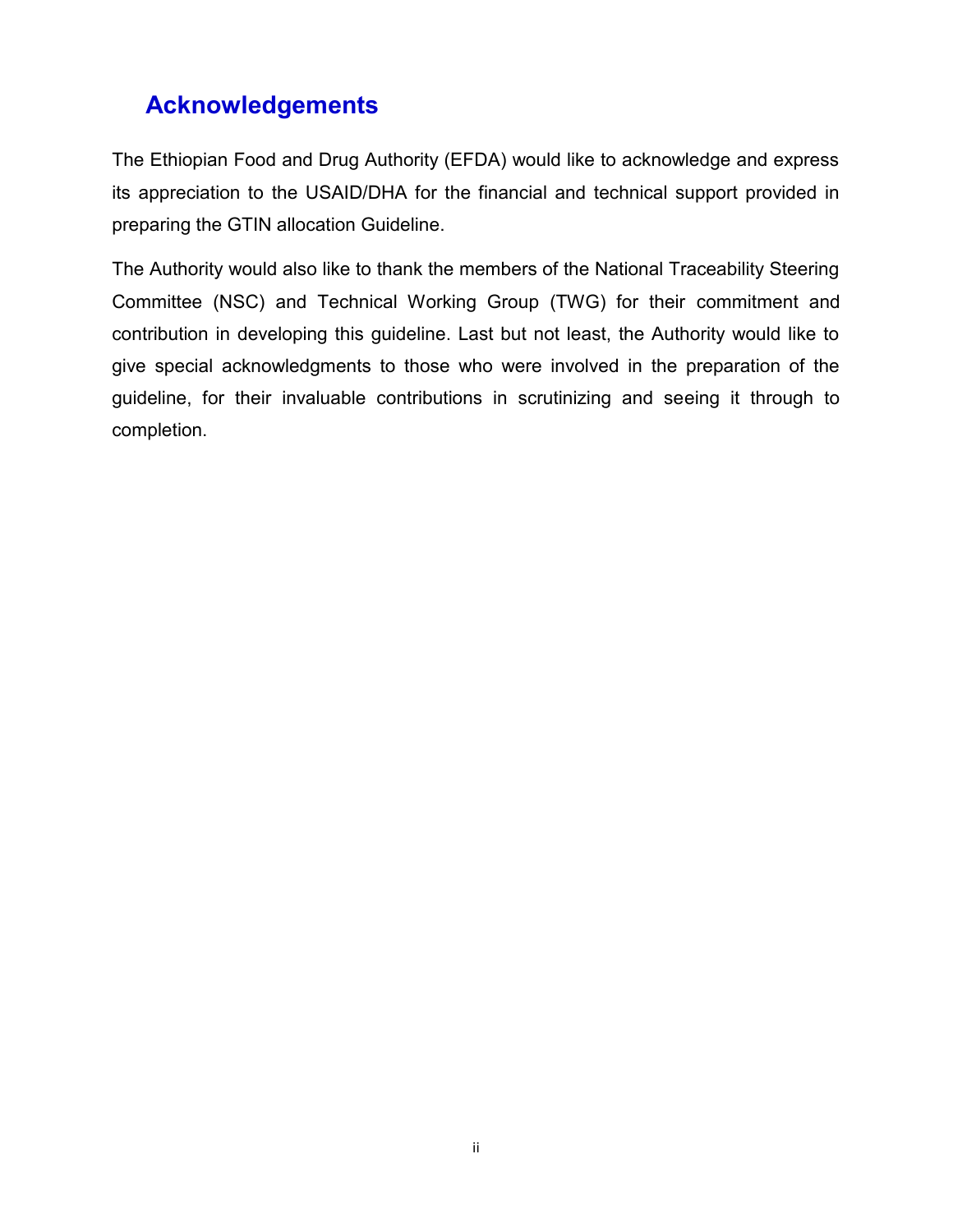# **Abbreviations and Acronyms**

| Al           | <b>Application Identifier</b>                      |
|--------------|----------------------------------------------------|
| <b>DHA</b>   | <b>Digital Health Activity</b>                     |
| <b>EFDA</b>  | Ethiopian Food and Drug Authority                  |
| <b>GTIN</b>  | <b>Global Trade Item Number</b>                    |
| <b>MO</b>    | Member organization                                |
| <b>SSCC</b>  | Serial Shipping Container Code                     |
| <b>SF</b>    | Substandard and falsified                          |
| <b>USAID</b> | United States Agency for International Development |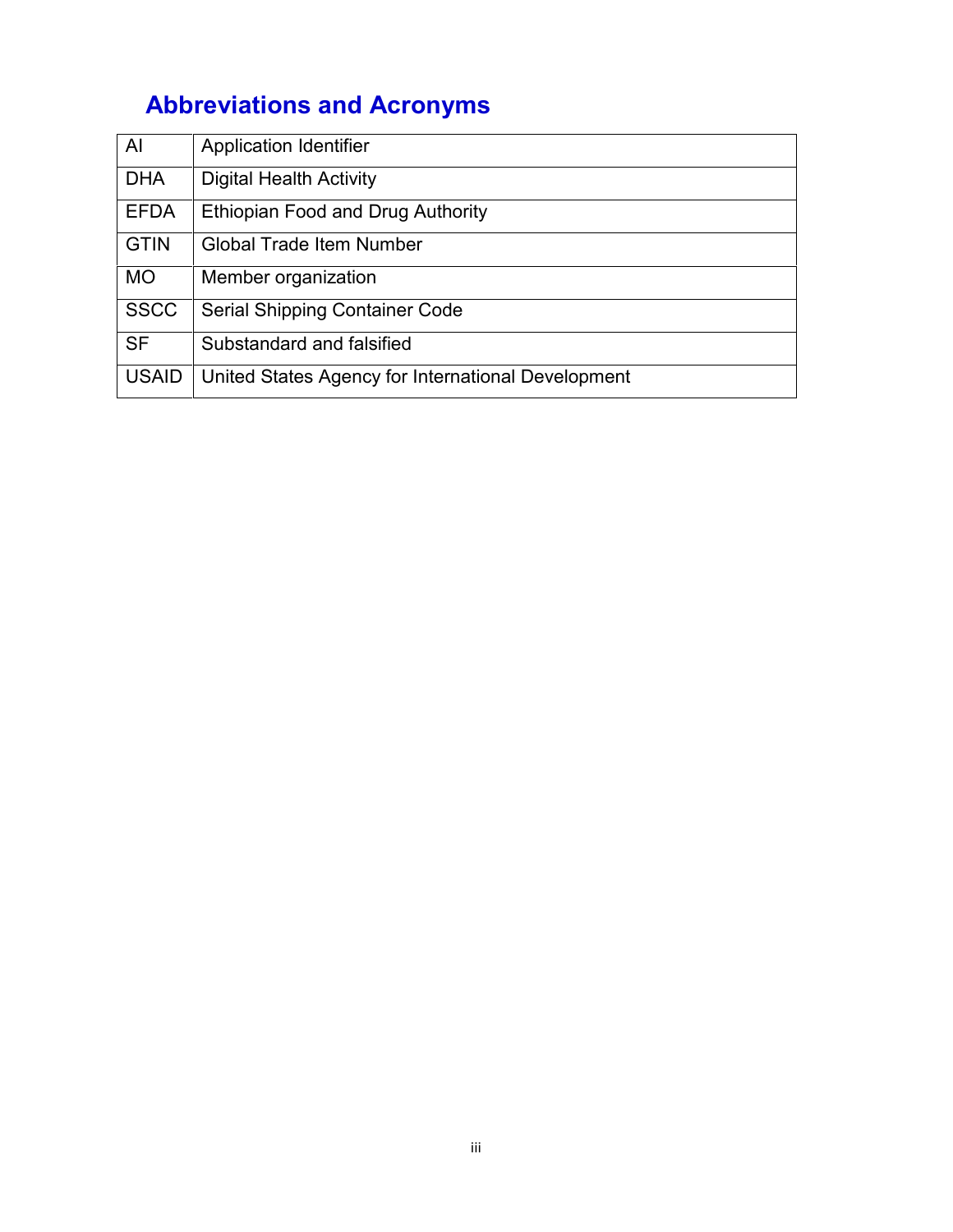# **Table of Contents**

| <b>Foreword</b>                   |                                               |   |
|-----------------------------------|-----------------------------------------------|---|
| <b>Acknowledgements</b>           | ii                                            |   |
| <b>Abbreviations and Acronyms</b> |                                               |   |
| 1.                                | Introduction                                  | 1 |
| 1.1.                              | <b>Guiding Principles</b>                     | 2 |
| 1.2.                              | <b>Scope</b>                                  | 2 |
| 1.3.                              | Objective                                     | 2 |
| 2.                                | <b>Users of this guideline</b>                | 2 |
| 3.                                | <b>Definitions</b>                            | 2 |
| 4.                                | <b>GTIN Structure</b>                         | 3 |
| 5.                                | General rule: GTIN assignment and non-reuse   | 4 |
| 6.                                | <b>Levels of Packaging</b>                    | 5 |
| 7.                                | <b>GTIN Allocation Rules</b>                  | 5 |
| 8.                                | <b>Contact a GS1 Member Organization (MO)</b> | 9 |
| 9.                                | <b>Transition for Implementation</b>          | 9 |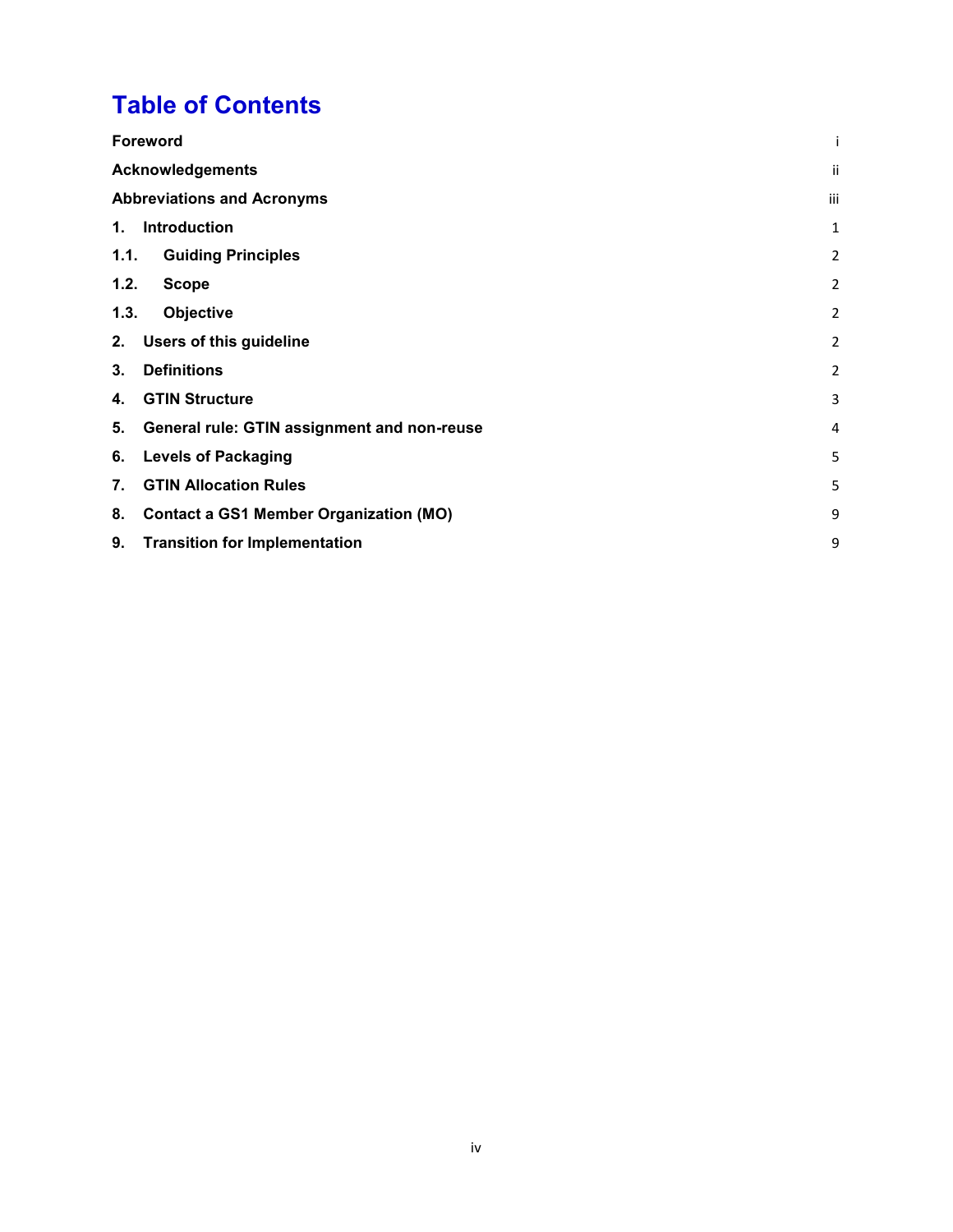## **1. Introduction**

Ensuring the safety, quality and efficacy of pharmaceutical products is a challenging issue at global level. Ethiopia is not immune from these challenges. Substandard and Falsified (SF) pharmaceuticals are common problems and negatively impact patient safety. In addition, lack of end-to-end visibility in product movement among stakeholders and within organizations highlight supply chain inefficiencies. In response, implementation of global standards for pharmaceutical products identification and data exchange is crucial.

Real-time information and appropriate data access can provide visibility of products and can expedite regulatory responses to safeguard patients and the supply chain, including: Ensuring only authorized, registered or approved products circulate in the legal supply chain; Preventing the distribution and/or dispensing of falsified, expired, prohibited or recalled products; Facilitating efficient and fast market recalls; Enabling efficient inventory management at all levels; and Identifying shortages and monitoring the reasons for shortages and stockouts.

Unique identification of pharmaceuticals is critical in maintaining operational efficiencies that business partners rely on to exchange information in consistent ways; as well as; for ensuring the smooth operations of global supply chains and complying with various regulations. Furthermore, the unique identification and the communication of unique identification between supply chain stakeholders is essential to ensure the right product is made available and moving across the supply chain.

The GTIN is one of the GS1 unique identification systems that uniquely identify a pharmaceutical product up on which there is a need to retrieve predefined information and that may be priced, or ordered, or invoiced at any point in the supply chain. The key principle of GTIN allocation is that GTIN uniquely identifies a product and its packaging configuration. Therefore, the GTIN allocation guideline is developed in accordance with the GS1 system of standards.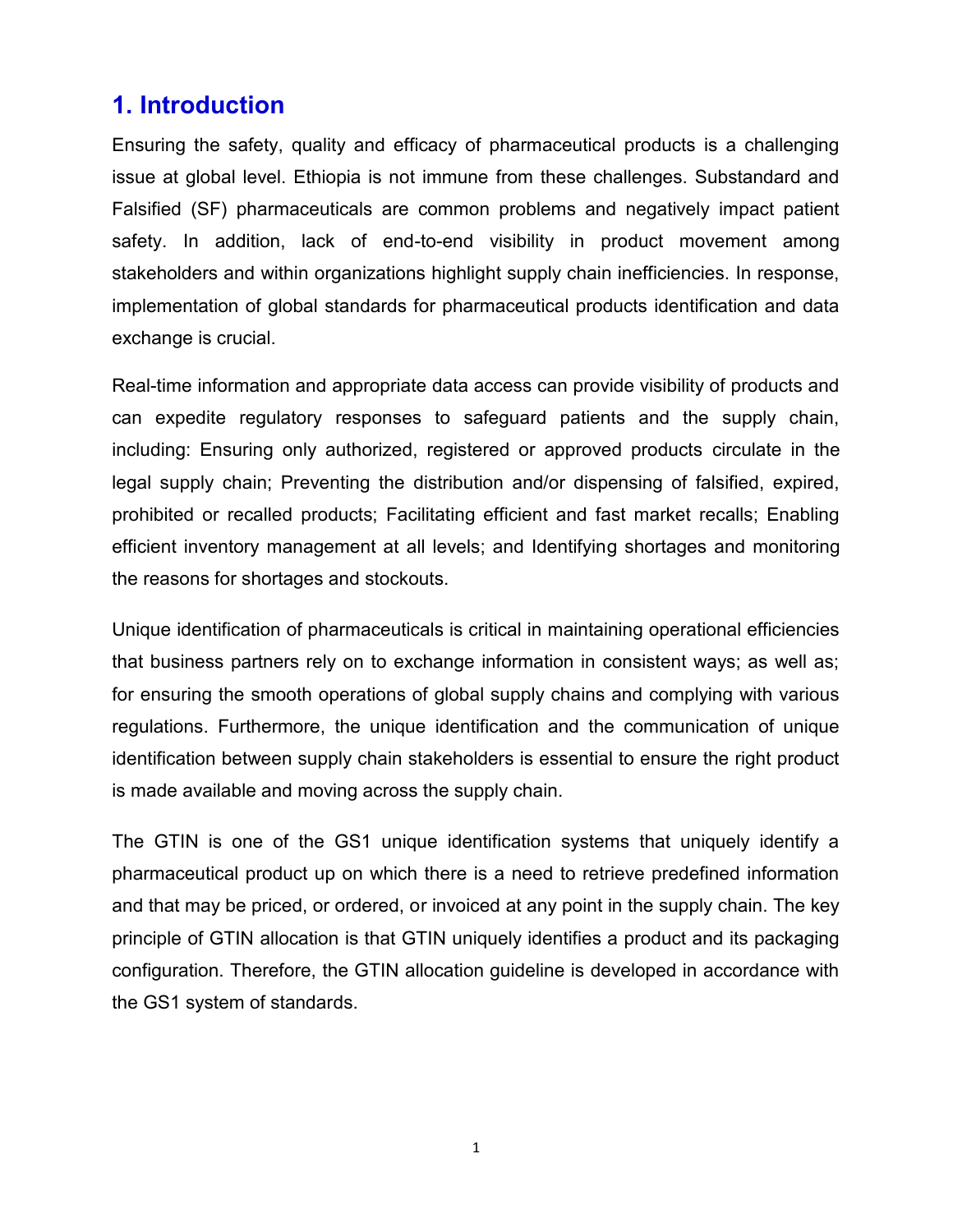## **1.1. Guiding Principles**

The following guiding principles shall be considered when developing GTIN assignment for a new pharmaceutical product and introducing changes to an existing one.

- a) Is the supply chain stakeholder and/or consumer expected to distinguish the changed or new product from previous/current products?
- b) Is there a regulatory or liability requirement to disclose to change to the supply chain stakeholders and/or consumers?
- c) Is there a substantial change impacting the supply chain (e.g., how the product is shipped, stored, received or handled)?

#### **1.2. Scope**

The guideline applies to pharmaceutical products and provides requirements for the allocation of the GTIN.

### **1.3. Objective**

The guideline aims at providing guidance to supply chain stakeholders to comply with requirements of the GTIN allocation to the pharmaceutical products in order to improve supply chain efficiency and ensure patient safety, and end-to-end visibility.

## **2. Users of this guideline**

The main users of this guideline are pharmaceutical supply chain stakeholders including concerned government offices, EFDA, pharmaceutical manufacturers, importers, wholesalers, drug retail outlets, hospitals, health centers, specialty centers, clinics and health posts. This guideline will be used in conjunction with national laws and the GS1 standards.

# **3. Definitions**

In this guideline, the following terms and definitions applies:

- 1. **"Authority"** means Ethiopian Food and Drug Authority.
- 2. **"Base unit"** means the retail consumer trade item level or unit of use. The term refers to the lowest traded packaging level. This level might contain more than one single unit/unit of use.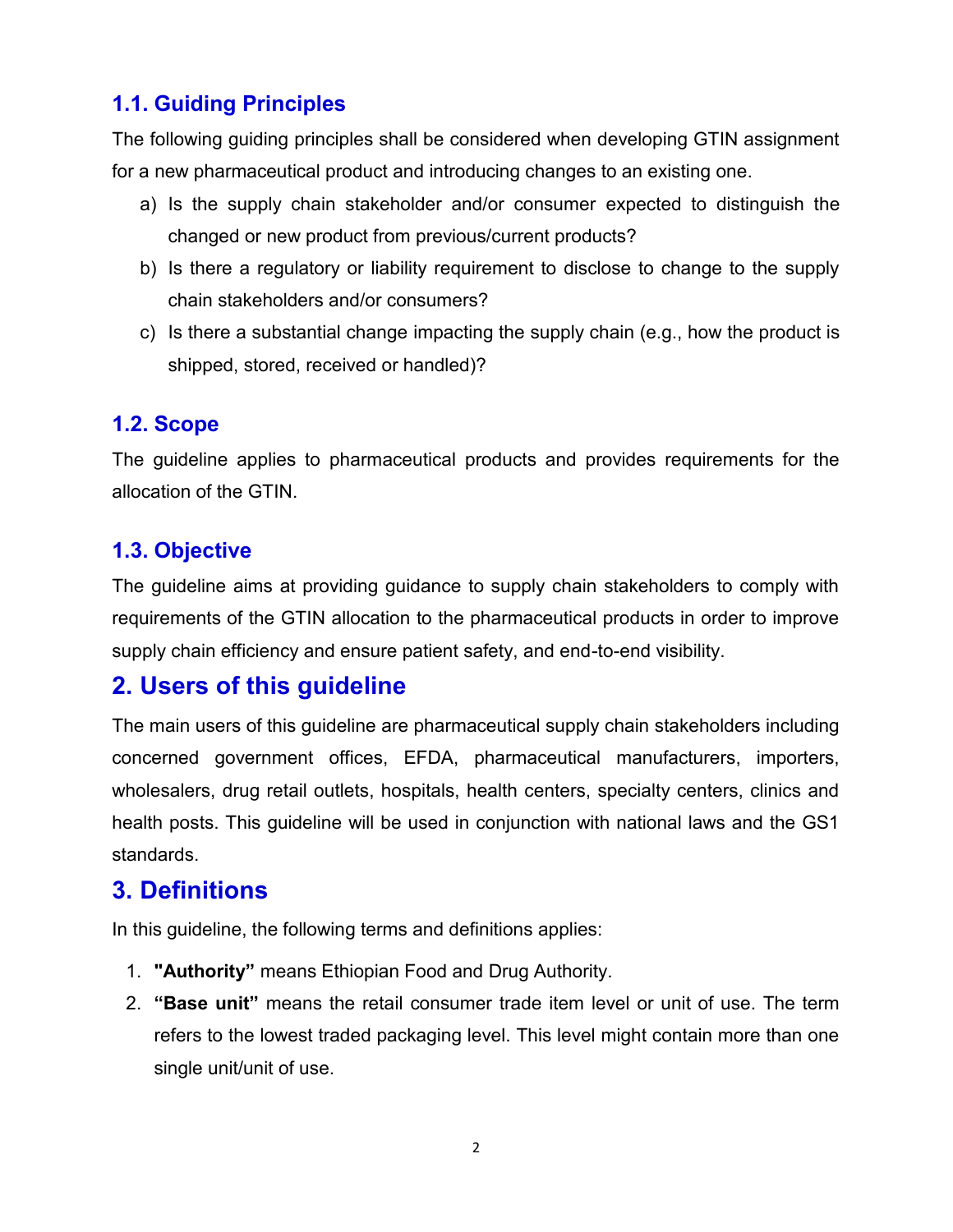- 3. **"Brand owner"** means the organization that owns the specifications of a trade item (i.e. the manufacturer or license holder), regardless of where and by whom it is manufactured.
- 4. **"Identification key"** means a unique identifier for a class of objects (e.g., a trade item) or an instance of an object (e.g., a logistic unit).
- 5. **"GS1 Application identifier (AI)"** means the field of two or more digits at the beginning of an element string that uniquely defines its format and meaning.
- 6. "**Global Trade Item Number"** means the GS1 identification key used to identify trade items.
- 7. **"Pallet"** means a number of cartoons/cases in a pallet used for shipments. It could be of the same or a mix of different pharmaceuticals.
- 8. **"Packaging level"** means the hierarchy of product packaging. Each level includes a specific way of protecting and identifying the product during different types of handling. Recognized levels include "primary", "secondary" and "tertiary".
- 9. **"Trade item"** means any pharmaceutical product that may be priced, or ordered, or invoiced at any point in any supply chain. Trade items include individual items as well as all other packaging configurations offered for sale (e.g., two-pack; case; pallet; etc.).
- 10.**"Primary package"** means the innermost layer of packaging, i.e. the layer closest to the product (pill, implant, etc.) or the package that has immediate contact with the product i.e. a blister pack, an ampoule, a vial.
- 11.**"Product"** means pharmaceutical products or trade items to which GTINs are assigned.
- 12.**"Secondary package**" means the layer of packaging surrounding the primary package.
- 13.**"Unique identifier"** means the feature that enables the verification of the authenticity and the identification of an individual pack of a pharmaceutical product.

## **4. GTIN Structure**

GTIN-14 is a 14 digit numerical string used to identify a trade item and is more common in healthcare. The key composed of distinct a segment which includes: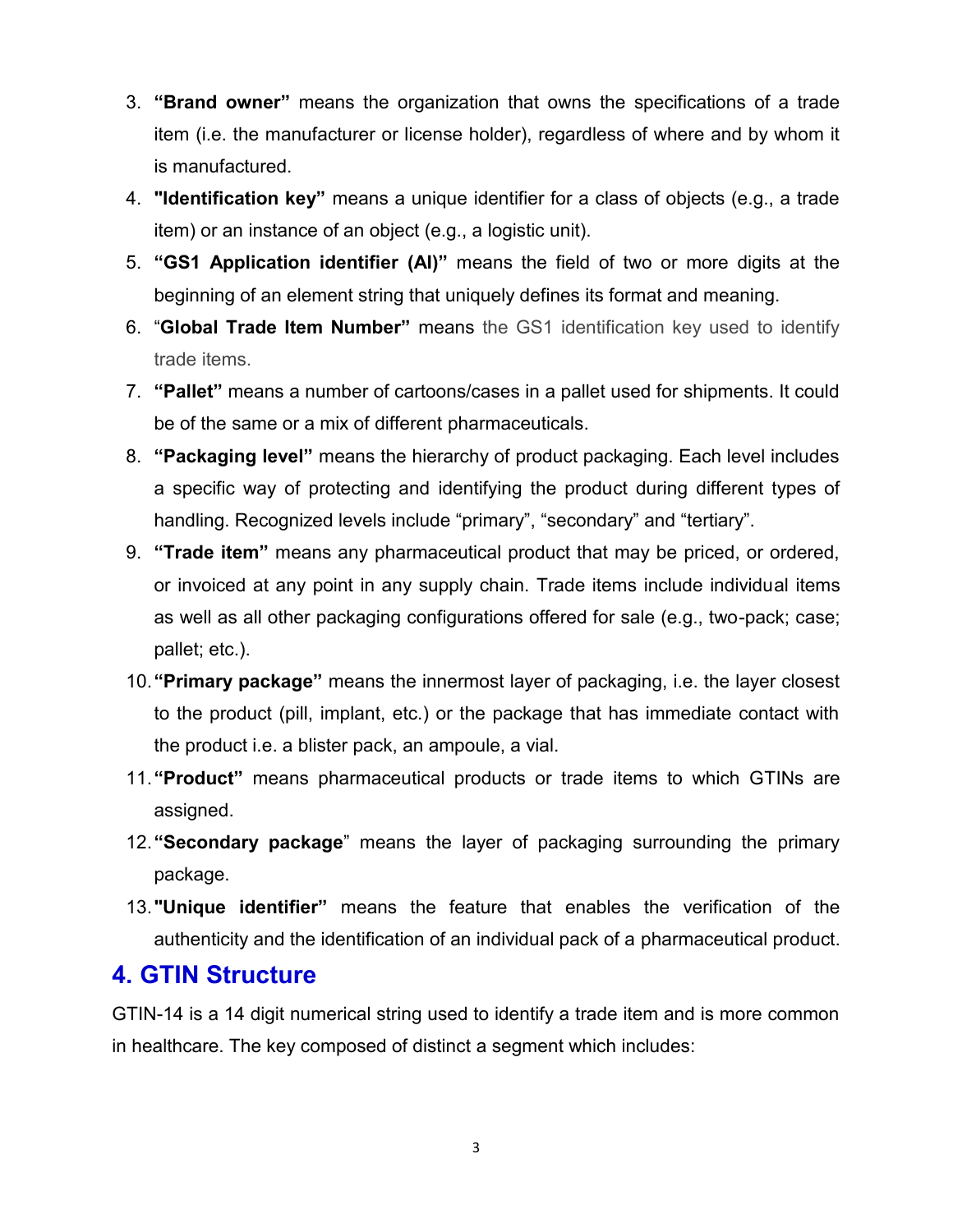- ●**Indicator Digit:** The indicator digit identifies packaging level in order to define packaging hierarchy of a product with the same Item Reference. The field consists of a numeric value from 1 to 9 and is only used in GTIN-14.
- ●**GS1 Company Prefix:** A globally unique number issued to a company by a GS1 Member Organization (MO) to serve as the foundation for generating GS1 identifiers (e.g., GTINs). GS1 Company Prefixes are assigned in varying lengths depending on the company's needs.
- ●**Item Reference:** A number assigned by the user to identify a trade item. The Item Reference varies in length as a function of the GS1 Company Prefix length.
- **Check Digit:** A one-digit number calculated from the preceding digits of the GTIN used to assure data integrity.

# **5. General rule: GTIN assignment and non-reuse**

- 1. A new GTIN shall always be assigned to a new product to accurately distinguish the new product from those currently available in the marketplace or previously existing product that has been discontinued.
- 2. A separate, unique new GTIN is required when a change to any of the pre defined characteristics or attributes of an existing pharmaceutical product changes or is different in any way that is relevant to the trading process.
- 3. Each packaging level shall be identified by a unique GTIN.
- 4. GTINs are assigned by the brand owner of the pharmaceutical product.
- 5. An allocated GTIN shall not be reallocated to another pharmaceutical product and shall never be reused.

**Exception:** pharmaceutical products withdrawn from the market and are reintroduced may use the original GTIN if they are reintroduced without any modifications or changes as specified by this guideline.

For further detail related to GTIN management and allocation rules please refer to www.gs1.org/1/gtinrules/en.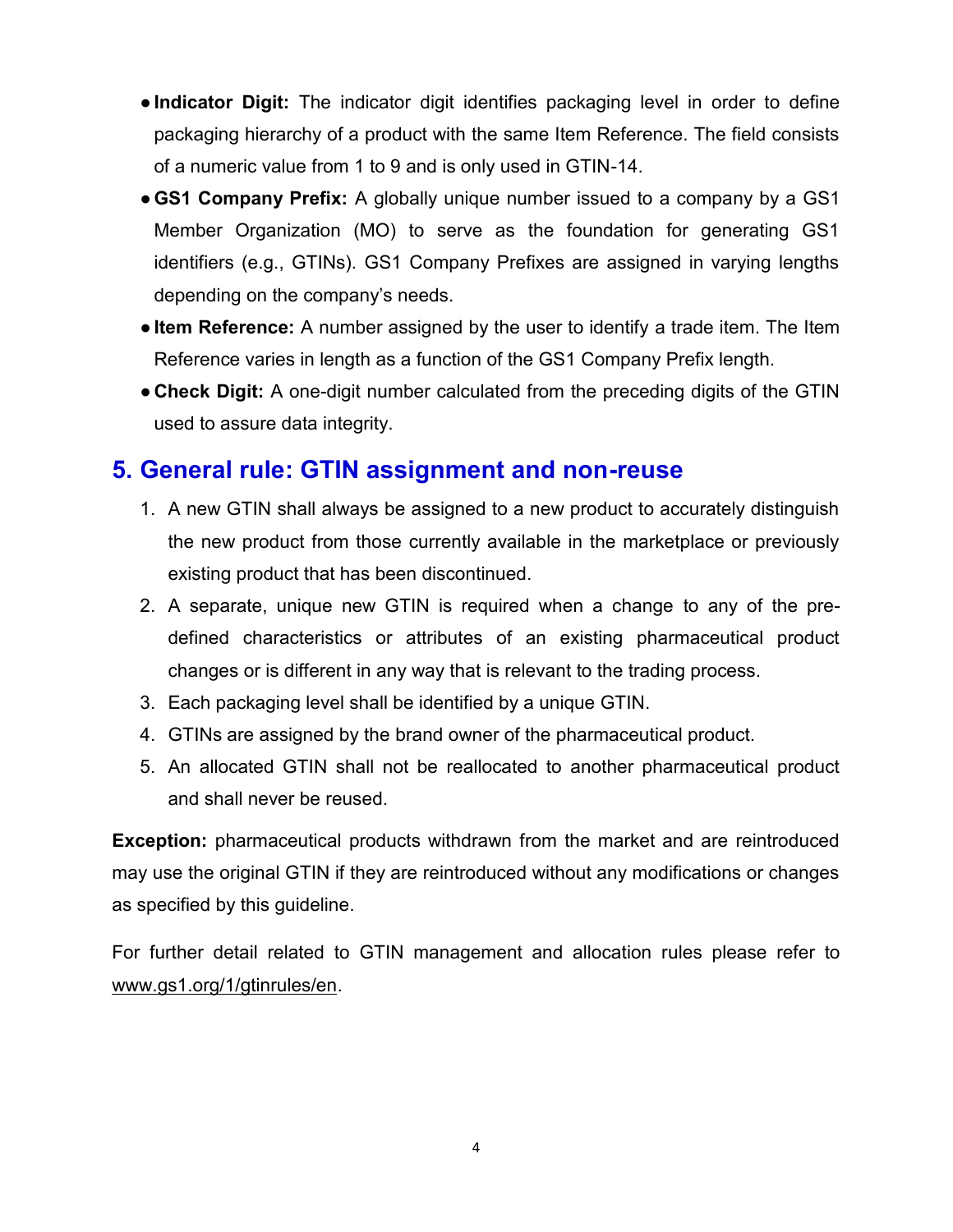# **6. Levels of Packaging**

A unique GTIN is required for every level of packaging. There shall be a unique GTIN identifying the consumer unit, case or pallet where applicable. Where a higher level of packaging (e.g. pallet) is considered as a trade item, it needs a GTIN.



# **7. GTIN Allocation Rules**

GTIN allocation rules are designed to help the healthcare industry to make consistent decisions about the unique identification of the pharmaceutical products. GTIN shall be assigned to a new product or changed for a replacement product. Changes to existing products are considered as replacement products. The following rules are described to indicate at what level(s) the GTIN must be changed and assigned.

### **7.1. New product introduction**

Introducing a new pharmaceutical product into the supply chain system requires the assignment of a new GTIN. New pharmaceutical product is a product that does not currently exist or has not been available for sale and is an addition to the brand owner's portfolio.

### **7.2. Declared formulation or functionality**

A change to the formulation or functionality that affects the legally required declared information on the packaging of a product requires the assignment of a new GTIN. A new GTIN shall be assigned when any of the key properties of the base product changes.

For example a new GTIN is required when there is change to:

- an active ingredient
- an excipient
- an indication, as the case may be.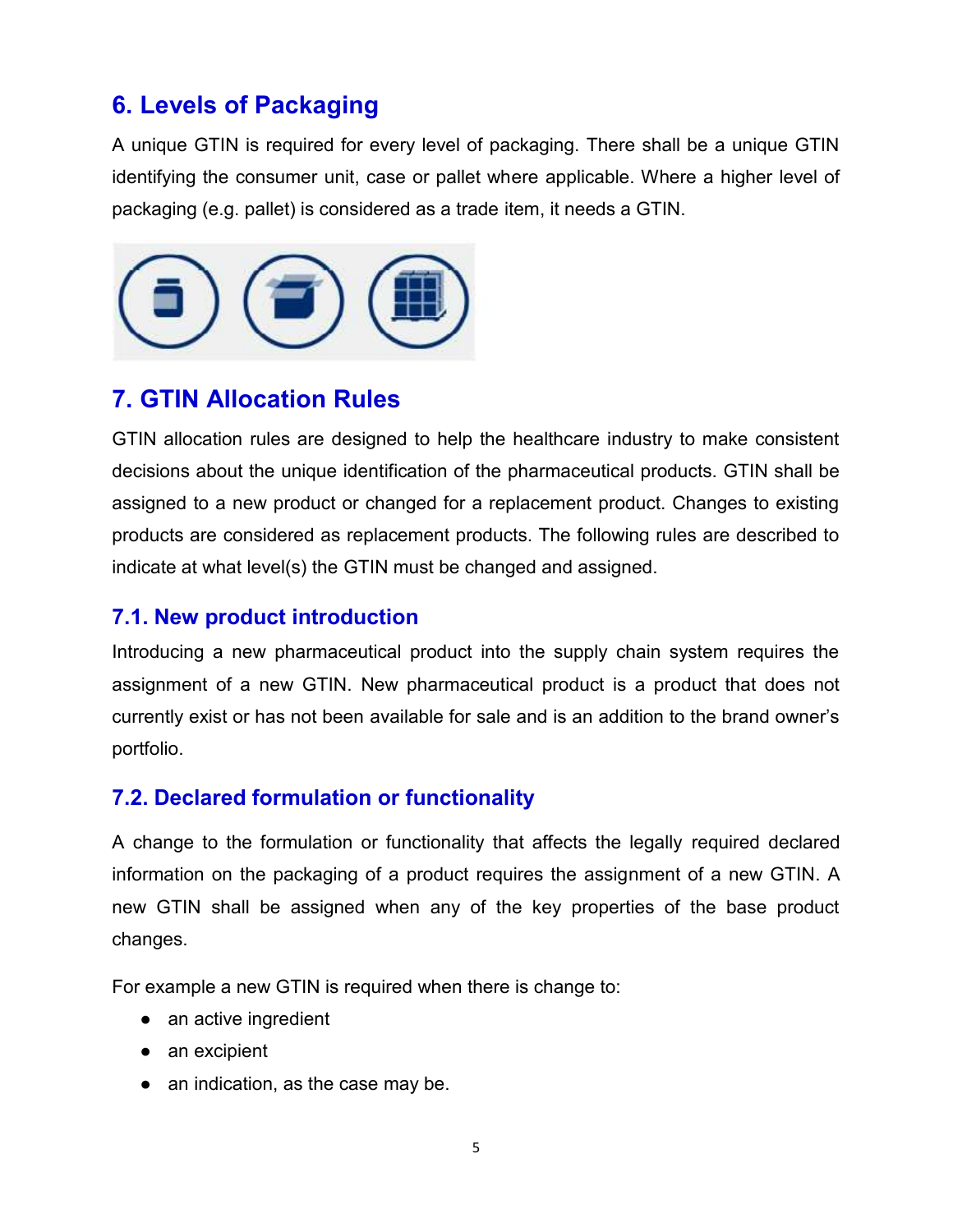**Note:** *"Functionality" is defined as the particular use or set of uses for which something is* **Note:** "Functionality" is defined as the particular use or set of uses for which something is<br>designed; and "Formulation" is defined as a list of the ingredients used to create a trade item.

## **7.3. Declared net content/pack size 7.3.net**

Any change (increase or decrease) to the legally authorized pack size or net content that is printed on the pack, requires assignment of a new GTIN. All impacted levels of hierarchy where the net content change occurs shall have a new GTIN. change (increase or decrease) to the legally authorized pack size<br>is printed on the pack, requires assignment of a new GTIN. All imp<br>irchy where the net content change occurs shall have a new GTIN.<br>example 10 tables per bl

For example 10 tables per blister changed to 14 tablets, number of cartons per case, number of cases in a pallet needs a new GTIN.



**Note:** *"Net content" is defined as the amount of the consumable product of the trade* **Note:** "Net content" is defined as the amount of the consumable product of the trade<br>item contained in a package, as declared on the label, which may include net weight, *volume, count, units.*

### **7.4. Dimensional or gross weight change 7.4.gross**

A change of over 20% to a physical dimension, on any axis, or gross weight, requires A change of over 20% to a physical dimension, on any axis, or gross weight, requires<br>assignment of a new GTIN. Changes below 20% may require a new GTIN at the discretion of the brand owner.

The GTIN assignment occurs at the trade item or base unit level. A unique GTIN is assigned at every existing level of the packaging hierarchy above the trade item/base unit level.

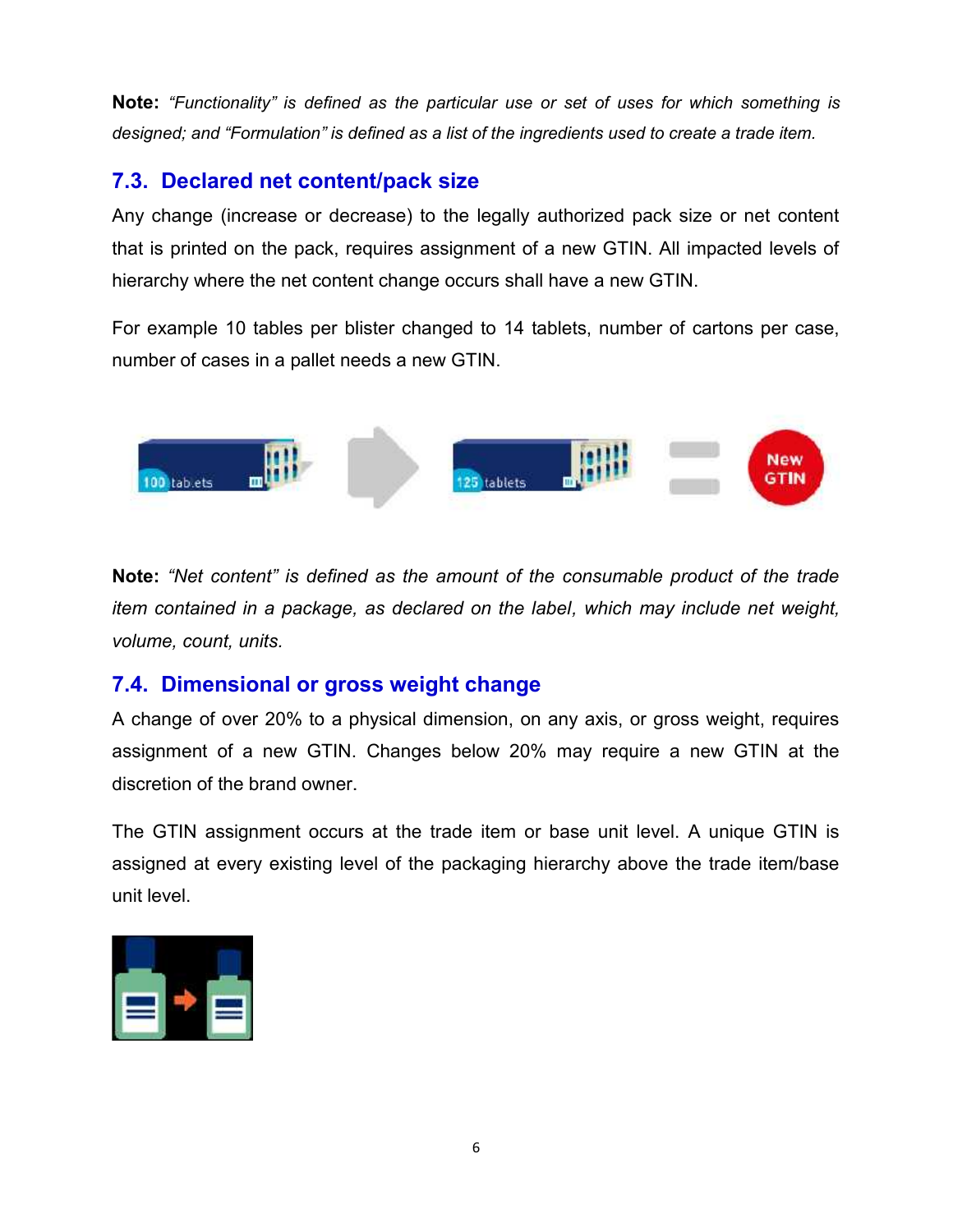#### **7.5. Add or remove certification mark**

A certification mark is a symbol, logo or wording on a product that declares conformance to a regulated set of criteria (e.g., logo of the manufacturer). A change to packaging to add a new or remove an existing certification mark requires assignment of a new GTIN.

A unique GTIN is assigned at every existing level of the packaging hierarchy above the base unit level.

#### **7.6. Primary brand**

A change to the primary brand that appears on the trade item or at every existing level of the packaging hierarchy above the trade item or base unit level requires assignment of a new GTIN.

**Note:** *the primary brand is the brand most recognizable by the consumer, as determined by the brand owner, and can be expressed as a logo and/or words.*

For example: The company's primary brand name changed from "ABC Company" to "XYZ".

When there is a co-branding or distributed by party, the responsibility of GTIN allocation remains with the original brand owner. But, no new GTIN is necessary when the distributed by party identification is added to the label. The 'Distributed by' party identification must be made in plain text only.

#### **7.7. Promotional products**

A change to a product that is being promoted (including packaging changes) for a specific event or date, impacting the required handling in the supply chain to ensure the trade item is available for sale during a specified time period, requires assignment of a new GTIN.

For promotional products, the GTIN for the trade item/base unit level does not need to be changed, but higher levels of packaging above the base unit need to be uniquely identified. Any promotion impacting the content of the product, or requiring a new regulatory filing, is considered a major change and a new GTIN must be assigned.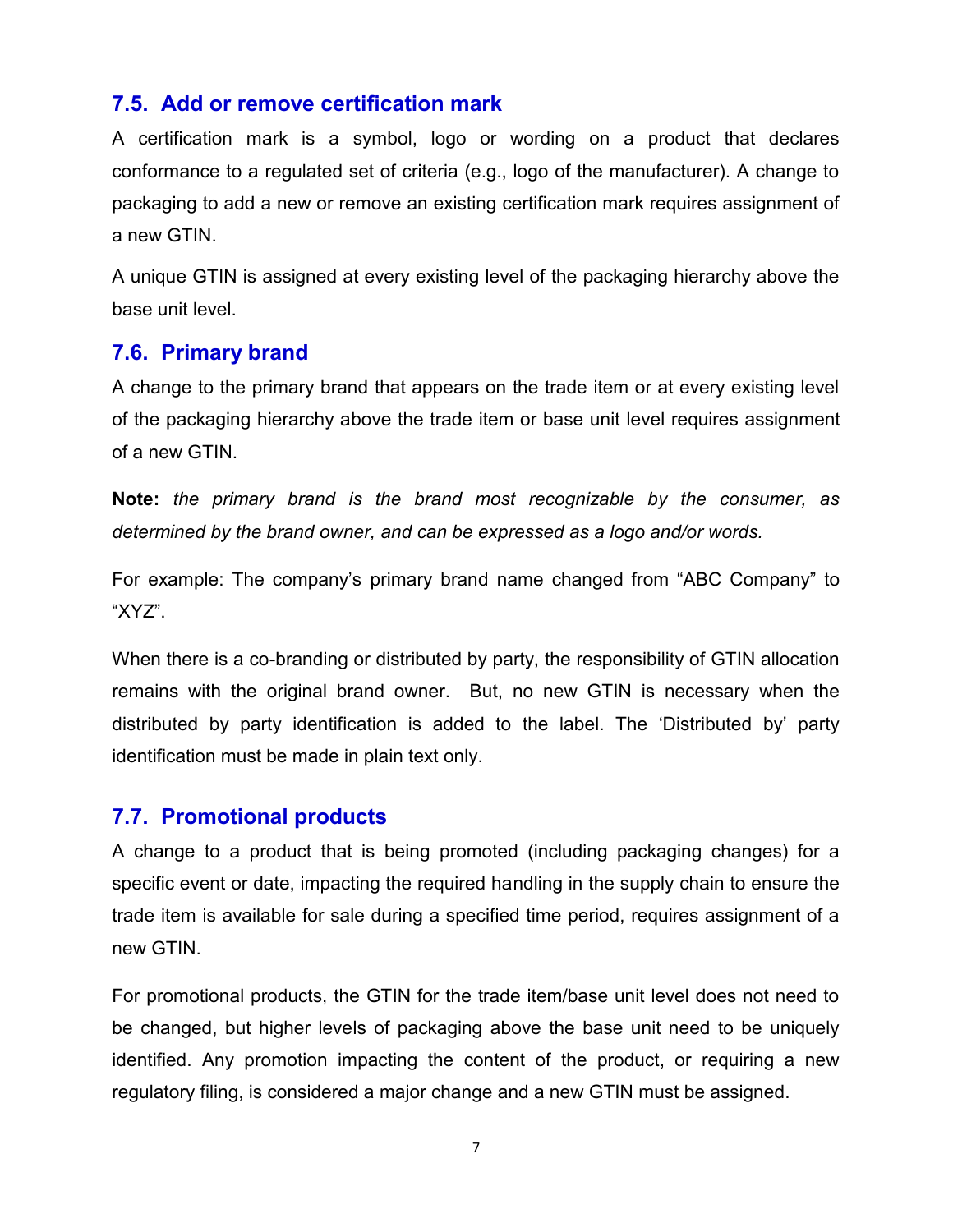*Note: Promotions are short-term modifications to the way the item is presented. Any are short-term modifications the Anyaligned promotion shall be aligned to the national laws.*

### **7.8. Pack/case quantity 7.8.**

A change to the number of trade items in a pack or case or a change to the quantity of cases in a pre-defined pallet configuration requires assignment of a new GTIN.

A unique GTIN is assigned at every existing level of the hierarchy including and above the lowest level that is changed.

Pallets require a GTIN only when they are considered as a trade item (i.e. priced, ordered, or invoiced). But, when it is considered as a logistics unit (e.g., shipment, transport, storage) it shall be identified with a Serial Shipping Container Code (SSCC). ses in a pre-defined pallet configuration requires assignment of a new GTIN.<br>unique GTIN is assigned at every existing level of the hierarchy including and above<br>slowest level that is changed.<br>allets require a GTIN only wh

For example: A change to case from containing 10 products to containing 12, the case needs to be assigned a new GTIN.

A change in pallet from containing 16 cases to containing 24 cases, the pallet needs to be assigned a new GTIN.



#### **7.9. Pre-defined assortment 7.9.Pre-defined**

A change, addition or replacement of one or more trade items included in a pre-defined assortment, requires assignment of a new GTIN.

*Note: A pre-defined assortment is defined as a pack of two or more different trade items that are combined and sold together as a single trade item (may also be referred to as a bundle or kit).* **a**: A pre-defined assortment is defined as a pack of two or mo<br>are combined and sold together as a single trade item (may<br>dle or kit).

The creator of the kit or kitter is responsible for allocating the GTIN. The GTIN change occurs at the kit and all levels above. The following GTIN change rules apply: the kit or kitter is responsible for allocating the<br>it and all levels above. The following GTIN chang<br>idual component of a kit needs GTIN<br>a new component to a kit requires a new GTIN

- All individual component of a kit needs GTIN
- Adding a new component to a kit requires a new GTIN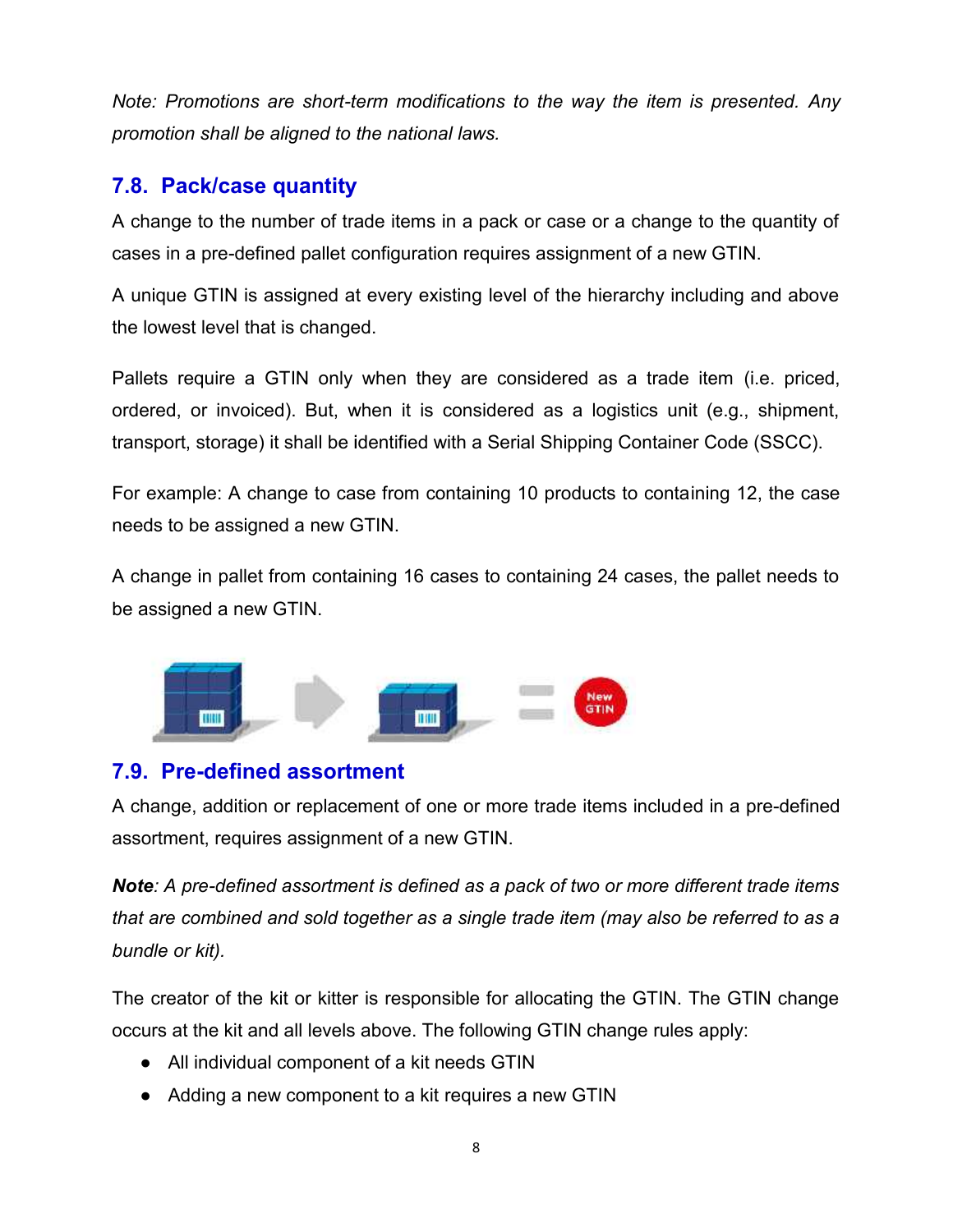- Removing a component from a kit requires a new GTIN.
- When kit components are identified by GTIN and/or brand owner item number, and that kit component is substituted, the kit GTIN shall be changed.

#### **7.10. Price on pack**

Price on pack is defined as when the brand owner includes pre-pricing as part of the package graphics. This does not include prices marked on a price ticket, sticker, hangtag or anything that could be removed from the package or product. Any addition, change or removal of a price marked directly on the product package, requires assignment of a new GTIN.

The GTIN change occurs at the base unit level. A unique GTIN is assigned at every existing level of the packaging hierarchy above the base unit level.

#### **7.11. Different language**

Any change to language (i.e. removal or addition) that impacts where a product can be sold or how supply chain stakeholders and end users interact with it, requires the assignment of a new GTIN. This includes the language printed on the package itself and inserts that are considered as part of the pharmaceutical product. A unique GTIN is assigned at every hierarchy level where the language is listed.

However, when a language is removed from a multilingual package, a new GTIN shall be assigned. When a language is added to an existing package, a new GTIN is not required.

# **8. Contact a GS1 Member Organization (MO)**

In order for a company to ensure alignment with global standards, it is important to contact a GS1 MO. You will find all GS1 MOs from https://www.gs1.org/contact.

## **9. Transition for Implementation**

This guideline shall enter into force on the date of approval by the Authority.